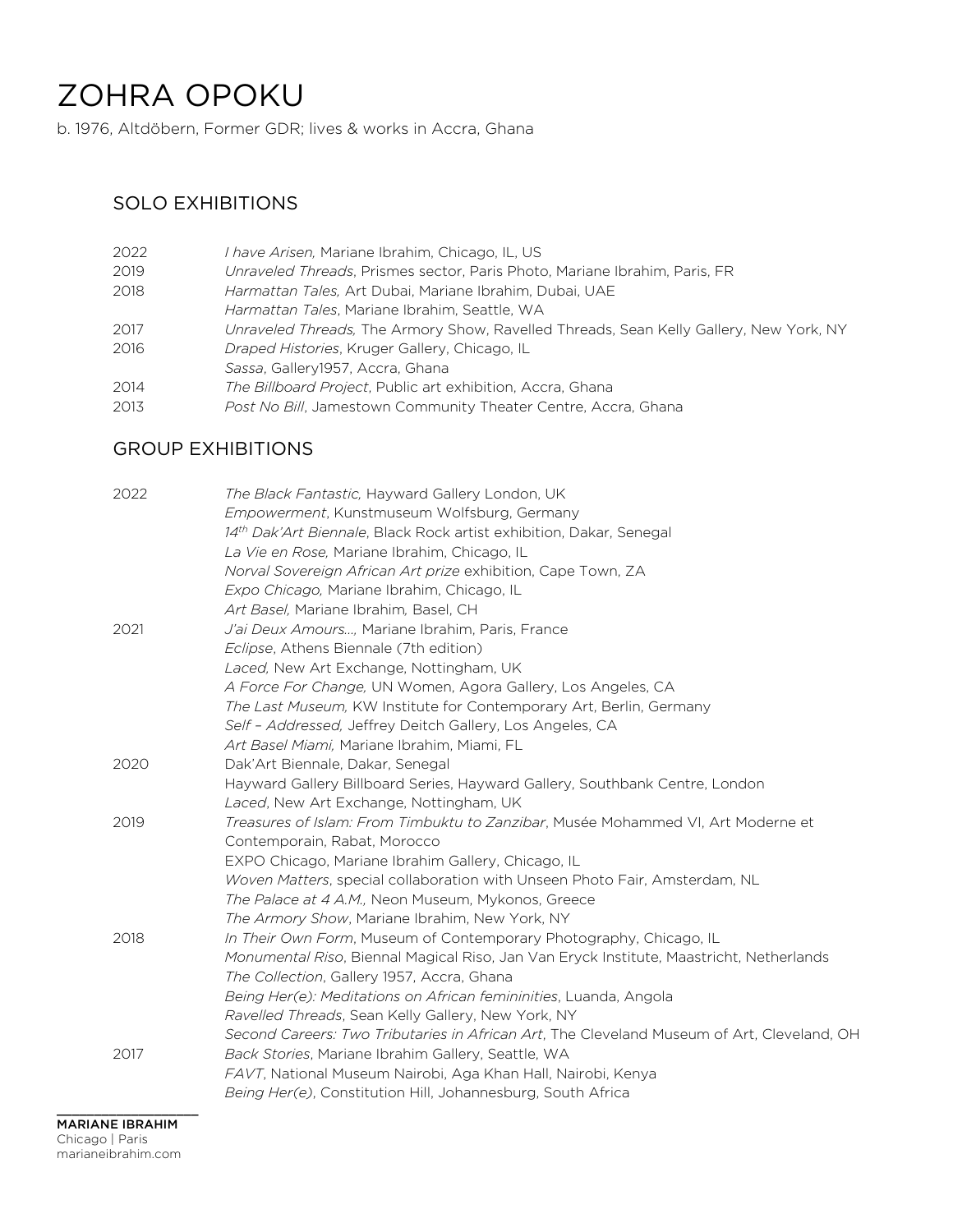|           | Nathi.Aha.Sasa/Us.Here.Now, Wiener Westwochen, Vienna                                                   |
|-----------|---------------------------------------------------------------------------------------------------------|
|           | <i>Making Africa</i> , High Museum of Art, Atlanta, GA                                                  |
|           | 1:54 London, Mariane Ibrahim, London, UK                                                                |
|           | FNB Joburg Art Fair, Mariane Ibrahim, Johannesburg, ZA                                                  |
| 2016      | Making Africa, Centre de Cultura Contemporania de Barcelona (CCCB), Barcelona, Spain                    |
|           | Africa Forecast, Spelman College Museum of Fine Art, Atlanta, GA                                        |
|           | 49 Degrees, Iwalewa Haus, Bayreuth, Germany                                                             |
| 2015      | He Doesn't Have Anything On, Commune.1, Cape Town, South Africa                                         |
|           | Material Effects, Eli & Edythe Broad Museum, East Lansing, MI                                           |
|           | Remember To Come Back, Mariane Ibrahim Gallery, Seattle, WA                                             |
|           | Future Africa: Visions In Time, Iwalewa Haus, Bayreuth, Germany                                         |
|           | Making Africa, Guggenheim Museum, Bilbao, Spain                                                         |
|           | Designing Futures, Lagos Photo Festival, Lagos, Nigeria                                                 |
|           | We Don't Contemporary, Kampnagel, Hamburg, Germany                                                      |
|           | <i>Take It To The Streets, Alliance Française, Accra, Ghana</i>                                         |
|           | Fellowship Show, Kala Institute, Berkeley, CA                                                           |
|           | Wow Print Wow, Amsterdam, Netherlands                                                                   |
|           | <i>Making Africa</i> , Vitra Design Museum, Weil am Rhein, Germany                                      |
|           | Studio Show, Jan van Eyck Institute, Maastricht, Netherlands                                            |
| 2014      | <i>Magical Riso</i> , Jan van Eyck Institute, Maastricht, Netherlands                                   |
|           | Do Delay, Pick Nick, Nicosia, Cyprus                                                                    |
|           | Masked/Unmasked, Dak'Art 11th Biennial, Dakar, Senegal                                                  |
|           | Paroles des Femmes, Alliance Française, Accra, Ghana                                                    |
| 2013      | Healing the Environment and the Creative Arts Symposium, Institute for African Studies,<br>Accra, Ghana |
|           | Virtual Material, Musée de l'Ethnographie, Bordeaux, France                                             |
|           | Virtual Material, Iwalewa Haus, Bayreuth, Germany                                                       |
|           | Attitude, Costumes & Visuals for Interactive Performance & Installation, Infecting the City             |
|           | Festival, Cape Town, South Africa                                                                       |
| 2012      | Berlin Textures, OKK/Raum 29, Berlin, Germany                                                           |
|           | Sommerhängung, Galerie Peter Herrmann, Berlin, Germany                                                  |
|           | Attitude, Costumes & Visuals for Interactive Performance & Installation, by Sebastian Klemm,            |
|           | Kunst I'm Club, Stuttgart, Germany                                                                      |
|           | Handwash Only, Galerie Peter Herrmann, Berlin, Germany                                                  |
| 2009-2011 | Prèt-à-Partager, Touring Exhibition: Addis Ababa, Ethiopia                                              |
|           | Ifa Gallery, Berlin & Stuttgart, Germany                                                                |
|           | Nubuke Foundation, Accra, Ghana                                                                         |
|           | City Hall, Cape Town, South Africa                                                                      |
|           | CCA, AAF & YabaTech, Lagos, Nigeria                                                                     |
|           | Fortaleza Maputo, Mozambique                                                                            |
|           | Le Mànege, Dakar, Senegal                                                                               |

## GRANTS & FELLOWSHIPS

| New Roots Foundation/La Nueva Fábrica, Antigua, Guatemala         |
|-------------------------------------------------------------------|
| Triangle Art Association, Artist Residency, Brooklyn, NY, USA     |
| Black Rock Residency, Dakar, Senegal                              |
| ART Dubai Residence, Tashkeel Studios, Dubai, UAE                 |
| Sacatar Artist Residency, Salvador da Bahia, Brazil               |
| Research Residency, Iwalewa Haus, Bayreuth, Germany               |
| Artist Residency, Jan van Eyck Institute, Maastricht, Netherlands |
| Moving Africa, South Africa                                       |
|                                                                   |

 $\_$